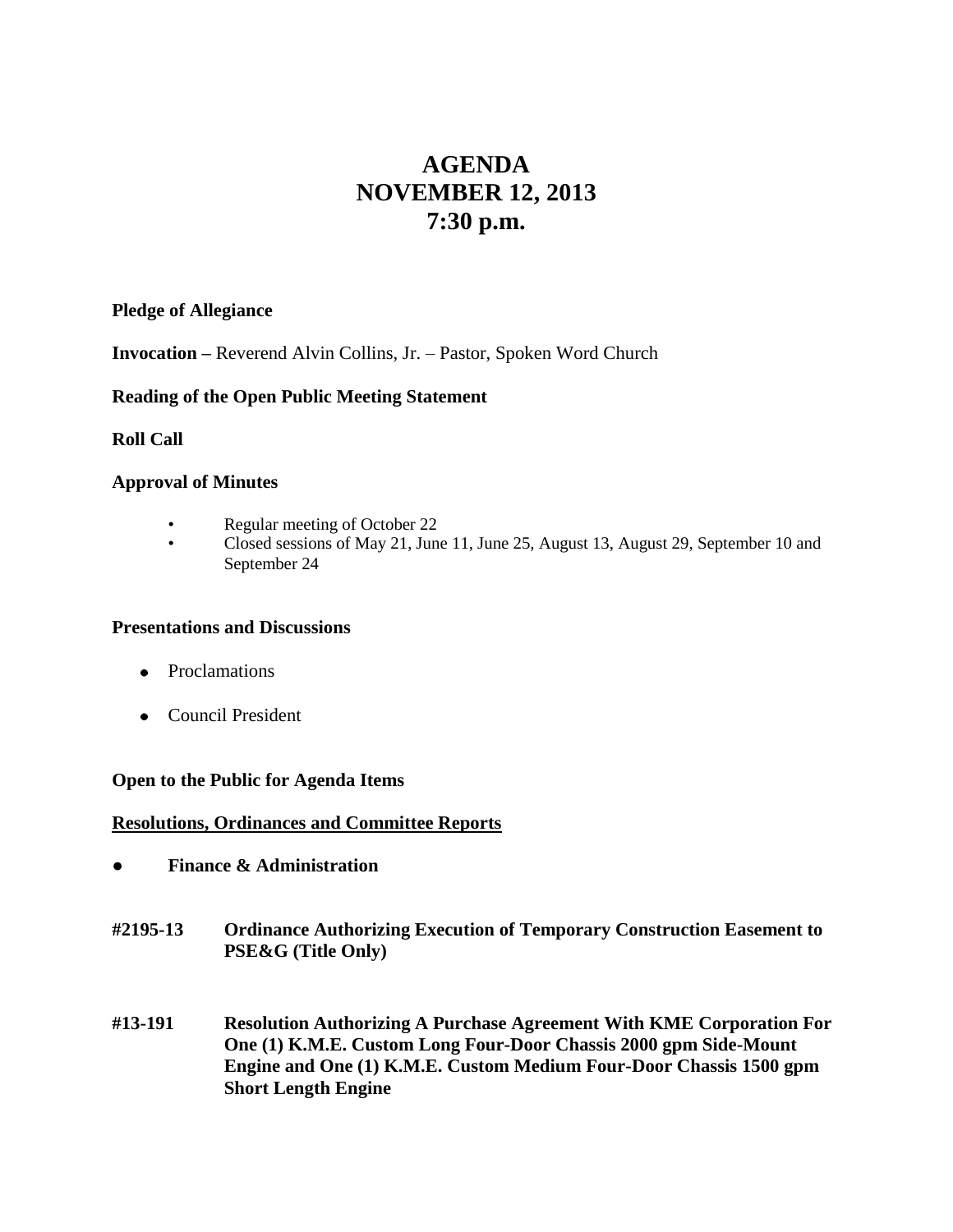| #13-192 | Resolution Providing for the Insertion of a Special Item of Revenue in the<br>Budget of the City of Woodbury pursuant to N.J.S.A. 40A:4-87 (Chapter<br>159, P.L. 1948) |
|---------|------------------------------------------------------------------------------------------------------------------------------------------------------------------------|
| #13-194 | <b>Resolution to Reimburse Water/Sewer Payment Maxwell Acct #36975-1,</b><br><b>Block 8, Lot 2</b>                                                                     |
| #13-196 | <b>Resolution Authorizing a Closed Session</b>                                                                                                                         |

Motion for Approval to Pay the Listed Vouchers

**• Public Safety**

**#13-195 Resolution Amending Resolution #13-117 Authorizing Additional Bus Stops**

- **• Public Works/Utilities**
- **#13-193 Resolution Authorizing the City of Woodbury to Consent to the Treatment Works Approval Permit Application regarding the Burris Post-Acute Network Woodbury, LLC Project**
- **#13-197 Resolution Awarding Contract for the FY2013 Local Road Milling & Overlay Project (Courtland Street, Myrtle Avenue, Grant Street, Park Avenue, Watkins Avenue and Cooper Street At Broad St. & Euclid St.)**

# **• Economic Development**

- **#13-190 Resolution Authorizing the Execution of a Shared Services Agreement with the Gloucester County Improvement Authority For Economic Development Assistance**
- **• Parks and Recreation and Community Relations**